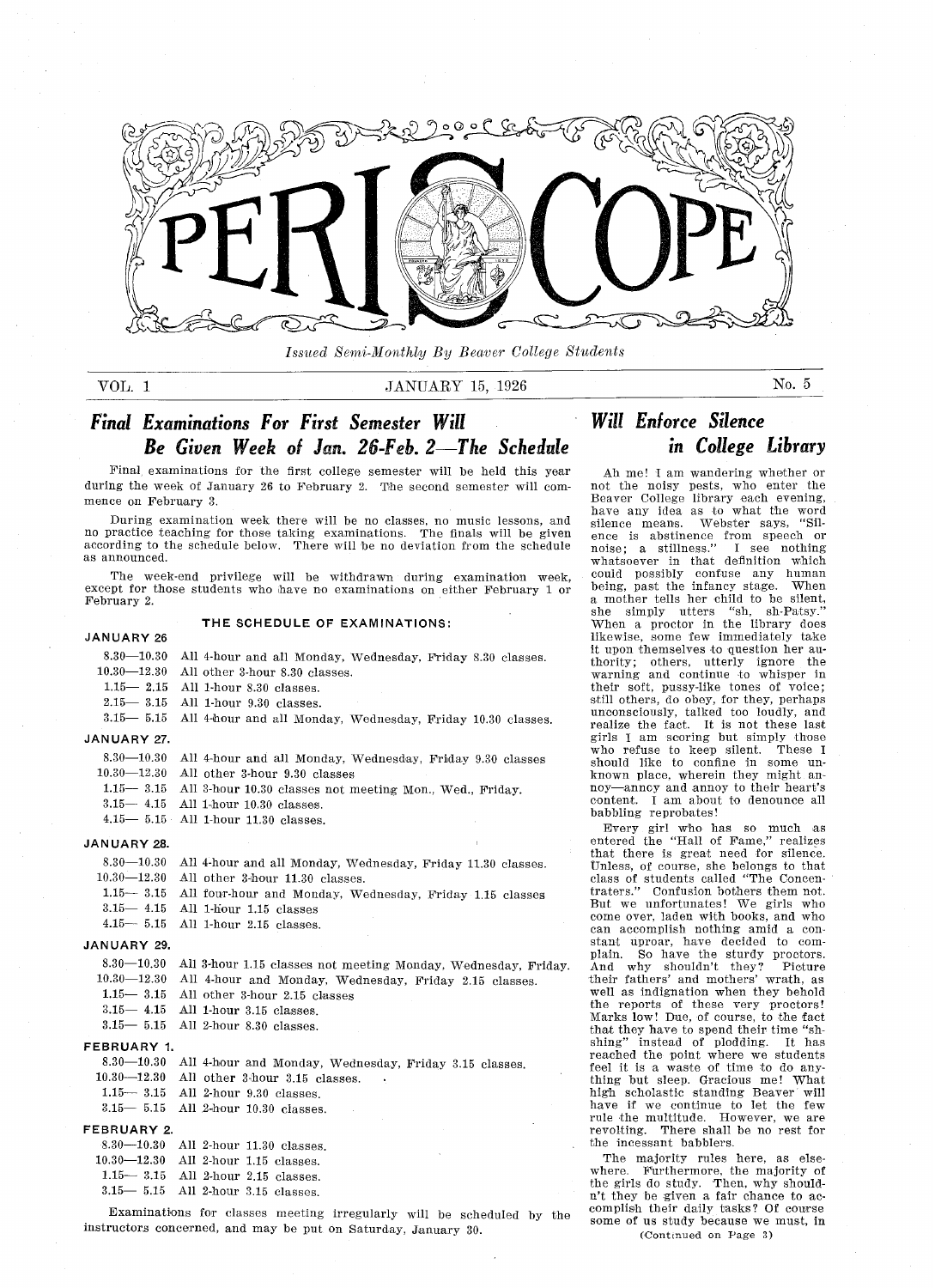### The PERISCOPE

Published Semi-Monthly At BEAVER COLLEGE FOR WOMEN JENKINTOWN, PA.

#### Editor

MABEL BEAVERS Managing Editor MARGARET E. TAYLOR Sports Editor DORIS DEUPREE Music and Art Editor ALMA ESPENSHADE Literary Editor MARY WELKER

SUBSCRIPTION PRICE-TWO DOLLARS IVE CENTS TilE SINGLE COPY

#### Are You With Us

As we near the end of the first semester, having survived the trials anu trioulations as pioneer editors of a college paper, we wish to thank our friends and contributors for their sup port in this new enterprise

Each issue requires careful plan ning First we decided what ma terial we might have for Periscope; then we have to scout around and get it. When we ask someone else to write for us, and they agree, it usually requires a certain amount of followup to get the material on time. Then all that we have to write up our selves! We are constantly on the lookout for news, and have to rush around and get it, wherever it is to be found. After the news is collected, it all has to be read; then it must all be typewritten. Then it is taken to the print- $\frac{1}{100}$  where it is set up in type and "galleys" struck off. These galleys are then brought to the Editor-in-Chief. who picks her assistant, and the "dummy" is laid out. It must all be fitted, so that there is enough ma-<br>terial to fill up the paper, or when we have too much, which is usually the case, we go thru a lengthy process of elimination, deciding which material can most easily lie over until some future issue, and which must be used now. Then the dummy is presented to Dr. Harris for O. K. Afterward it is printed, and turned out to you. You would be surprised at the work this

### The Periscopic View

- January 15, Mrs. John H. Wells, illustrated lecture on Turkey and Near East
- January 19. Basketball, Ursinus.  $($ away $).$
- January 23, Swimming meet, Darlington, (here).
- January 29, Basketball, Moravian,  $(away).$
- January 30, Geneva, (home).
- February 2, First Semester Ends. February 3, Second Semester begins
- February 4, Basketball, Cedar Crest, (here).
- February 5. Annual Promenade. February 12, Darlington (home).

all amounts to

When Periscope was first put out, we asked you for criticisms. We still want criticisms, good, bad or otherwise, but what the Staff does resent is personal criticism of people on the staff. If you don't agree with us, or don't like an article, or do like an article, write it down and put it in the contribution box, but when remarks are broadcasted concerning persons on the staff we draw the line

To the "Official Knocker" we wish to say that we do not appreciate any thing of the sort, and for the enlightenment of those who do not understand we are taking this space to explain to you just what's what. Getting out each issue of Periscope is no tiny job and each member of the staff works just as hard as the other fellow, and we all do our share and then some. We do not claim to be martyrs, but we would like some appreciation

We said we want to make this the best of school papers and from out side comment we seem to be heading for success, but when you have any comment, tell it to us, not to someone else. It's your job to help us out; so let's snap into it and quit knocking-Boost. Once more-Are you with us

#### To Visit Public Ledger

Through the courtesy of the Phila delphia Public Ledger a group of students of Beaver College will be taken on a visit through the newspaper plant on Wednesday afternoon. January 20

The trip will be conducted by the Journalism Class directed by Miss Taylor. Following the tour of this large enterprise, the group will be photographed by the staff Photograph er of the Ledger

Those wishing to take this trip sign at the social office immediately. From this list the names of the girls to make the trip will be chosen.

The train leaves Jenkintown station at 1.57. The group will return to college in time for dinner

### Bethany Temple Choir to Give Recital

The choir of the Bethany Temple under the direction of Charles H. Martin, will give a recital in the auditorium Tuesday night, January 19. The program will consist of light numbers. Miss Carrie Livingston will be the accompanist. The Rev. Walter Greenway, D. D., will give a short address

Those who attended Beechwood last year will be delighted to know that Mrs. Gertrude Cleveland Haring, reader, will be with the choir again. Everyone will remember her enjoyable read ings of last year, and it is believed that there will be a popular demand<br>for her "Baseball Story."

After the recital there will be an informal dance in the gymnasium limit ed to members of the College Glee Club

There was once a pious young priest, Who lived almost wholly on yeast "For," he said, "it is plain

We must all rise again And I want to get started at least. Jean Harter.

### Tryouts For Reporting

There will be an opportunity for every member of the student body to tryout for reporting on the Periscope

These reporters will be chosen by best "write-ups" of the Junior Prom<br>to take place February 5 and all<br>"stories" must be in the Periscope "stories" must be in the Periscope contribution box by Monday night, February 8.

The stories will be judged according to style and clearness, choice of words and interest aroused

There will be four reporters select ed. Their names will appear on the staff of the Periscope. Entries are open to all

Take in the Prom and give us your snappiest write-up of the affair

### Good Sportsmanship

What is good sportsmanship? The<br>inning of games? The making of winning of games? The making of<br>teams? Indeed no! Good sportsmanteams? Indeed no! ship is best described alphabetically so I have endeavored to make an alphabet for each of us to go by in playing this great game of life

Ambition is to succeed

Best that each of us has to give

Courage to face defeats whether on the field or at work

Discipline not only from the others but from yourself

Endeavor that helps to win.

Fun the aim of each game. Enjoy life

Goals the deciding factor we strive for

Honor that each game calls forth

If, that word used so often but really mistreated

Jury of public opinion, hard on the slackers

Kindness toward weaker opponents Love of good playing and for the game itself

Many are the number who play and each has his chance

News that travels so fast; keep it clean

Opinions we have: let them be fair. Plans that must be made

Questions that must be answered; let them be honest

Reasons innumerable of playing the game square

Spice that makes the game fast

Truth the best guiding light.

Umpire is our conscience; heed well its twinges

Victory we strive for and hope to attain

Worth, of which each one possesses at least a wee bit.

X the unknown that makes us play on

Youth, that glorious time when we're leaders of life.

Zenith of happiness, being true to all men

And so in ending, I will add just a few lines from a poem that seems to sum it all up

"Play up, my boy,

Play up and play the game."<br>D. W. S.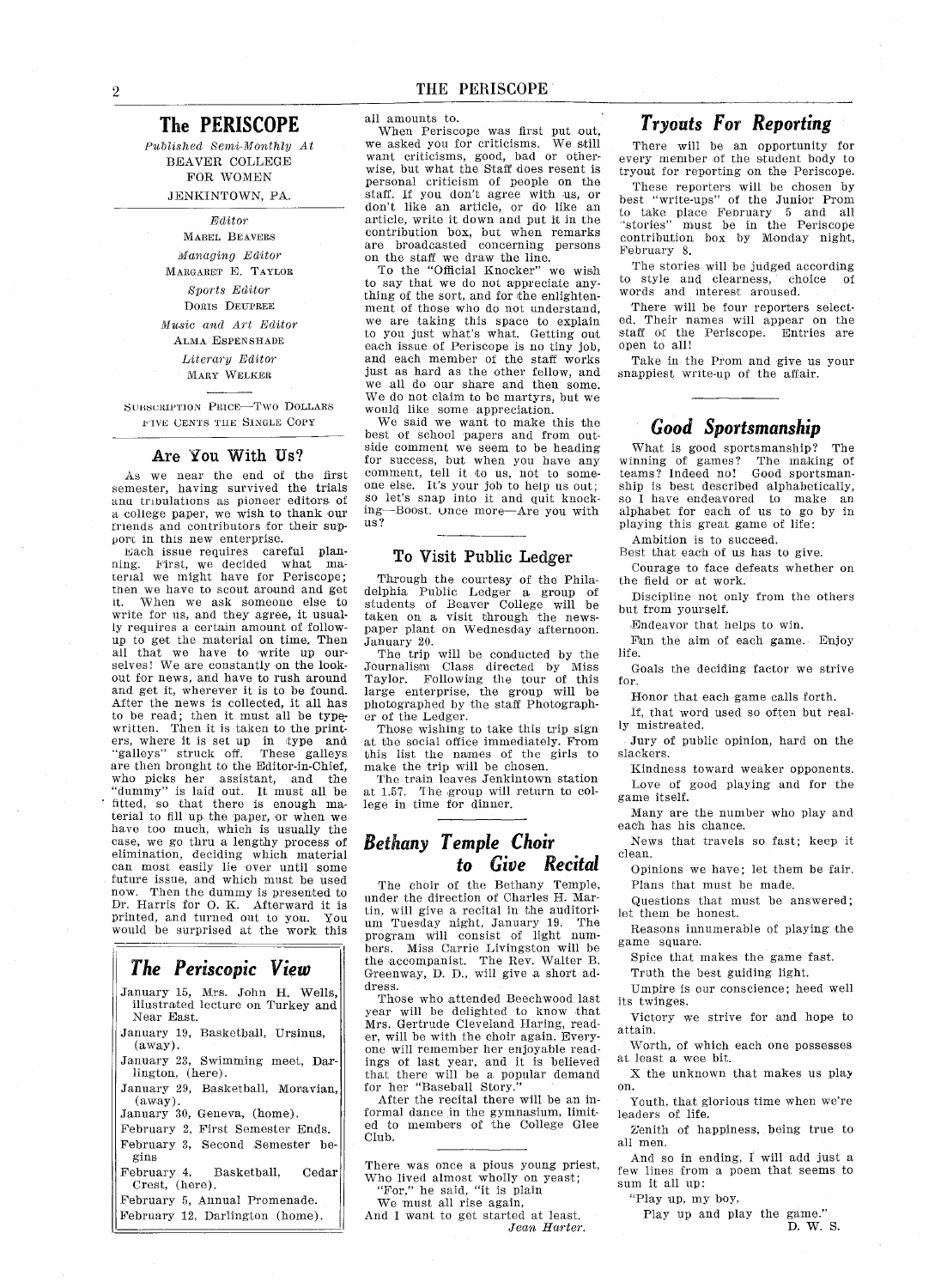### Back Stage

Have you not often wondered, as you watch characters perform on the stage, just what kind of people they themselves are, and just what sort of lives these people lead, off the stage? The beautiful prima donna with her fascinating eyes, her charming personality, her pleasing smile, and her melodious voice that stirs you to the depths of your soul-have you not had an ardent desire to know her per sonally, to hear her life history, and her present day life

Well, I'll tell you in many cases this same prima donna off the stage is just as she appears on the stage, only much more human than one would ever suspect for such a fair damsel. She is interested in the love affair of the maid and chauffeur, enjoys a hot dog and a soda pop. In some cases this attractive lady was reared in small town in the West, and, although having lived in this luxurious environment for a number of years, she has not forgotten the things that were pleasant and enjoyable when she was still a school girl.

One afternoon after a performance as I was driving to the hotel with Miss La Charmante through a side street I was astounded to hear her exclaim:

"My dear, this street looks exactly like the main street of my home town. Let's get out and walk and look in those store windows."<br>Of course I instantly agreed, and off

we went, the prima donna making<br>comment on the most ridiculous the most ridiculous things. She was like a child. Her excitement was so intense that one would suppose her to be having the most wonderful time of her life

The Ten Cent store seemed to fascinate her more than any other. We cinate her more than any other. We went in and she purchased everything from toys to cooking utensils. So you<br>see this marvelous creature who possesses so much talent, poise and dignity is after all just as genuine and real as we

The comedian is often very differ-<br>ent. You have been laughing con-You have been laughing constantly at him and think him the cleverest funniest man you have ever heard. He has just come back stage with the most serious face, with not a word to say to anyone. And what do vou suppose he does? He removes from his pocket a book of Browning's noems and reads until his next number.

Although on the stage the chorus riris uerform in unison off the stage do you think they do? No, each one has a different hobby, and each likes different things. For instance, one lights a cigarette and nonchalant buffs away and looks as happy as a<br>voung school girl: another is emvoung school girl: another is em-<br>hroidering a bed spread; then there is one who is deenly absorbed in con versation with the chorus men: and vet another who is crying yiolentlv because she rot out of sten in the last number and the manager has just told her that for her stupid act she will lose a night's salary: and there in a corner of he room is a girl gazing into the mirror, arranging her hair more effectively and nutting an extra dab of rouge on her lips. She is thrilled for in the audience she has discovered her sweetheart whom she had not the least idea of seeing

So goes the life Back Stage There

is always something interesting and amusing going on; even the stage hands have their little dramas of life If you ever have an opportunity to go Back Stage be sure to take it Its great stuff, and always different.

Doris Deupree

## Junior Class Elects

The Junior Class held a meeting to elect officers. Marguerite Soars was<br>elected president; Emily Theis, vice president; Miriam Mervine, secretary and treasurer

Though there are only twenty-three girls in the class, they are planning great things

### Unusual Recital to Be Given

Costume Recital will be given Thursday evening, January 21, in the Beaver College Auditorium, by voice students portraying character songs and folk songs of Japan, Germany<br>Russia, France, Ireland and the Ameri can Indian. A quartette song cycle<br>"The Little Sunbonnet," will be sung A large audience is expected.

### Toast to Beaver

Here's to our old college days, Here's to the girls we love,<br>Here's to the colors of red and gray Long may they wave above Here's to our faith in our ideals, May we to all be true Here's to all that stands for good. Old Beaver-here's to you!

Virginia Beavers.

# Les Miserables

Within there was light and warmth,<br>Without it was night and cold;<br>Within there was joy and music, Soft music that crept across the night Even to the stone bench Where they sat huddled.

Within beautiful ladies in soft gowns Were swayed by mea well groomed and rich

Without she trembled--a mere half frock against the night

How long since they had eaten? Hours before she had shared with him A few wafers

And the dregs of a strong cup.

The call of insect life by night And then drear silence reigned At last she stirred-rose to full height Pushed his arm from her shoulder coughing

"Come on in, this must be the last dance."

 $- The\; Gargoyle.$ 

#### Something Permanent About It

"Why," said one girl to another-"why on earth do they call it a per-<br>manent wave?"

"Because," said the other girl, "once you've started waving it you have to keep on and keep on waving it per<br>manently." -- Pittsburgh Chronicle-Telegraph

Dear Old Lady-How do you like school, my little man?

The Little Man-I like it closed, lady.--Passing Show.

### Silence in Library

 $(Continued from Page 1)$ 

order to keep up with the work in our various classes. Others study, e'en though they loathe the very thought. Still others study because they have great desire to do something worth while

This very minute I sit here, books to the right of me, books to the left<br>of me. Yes, I must study Several Yes, I must study. Several brave attempts have I made, but in vain. I am not exceptionally brilliant, nor can I concentrate with ease, so I am at sea. Yet the work must be ac complished, or zeros will haunt me while I slumber. Close by sits a fairhaired maiden. In the background are scattered numerous other feminine creatures. At intervals a loud buzzing<br>is heard. The busy bees are making The busy bees are making sundry articles; one, a gingham dog; another, a fluffy, lacy, pink pillow<br>another a linen towel. They feel that they must exchange ideas as well as numerous bits of gossip! I am simply the old drone, with much to do, but no ambition. Suddenly I realize that<br>time is flying; that I must get to work Again my attempts prove futile, for who can study while from below sounds issue forth in the most gutteral of tones, bringing with them the most<br>agonizing of discords? Yes, someone agonizing of discords? is practicing lesson number three on the organ; first one wherein she uses hands and feet together. Just then a giggle is heard, whereupon the proctor arises pushes her chair aside with a bang, and commands silence. Otherwise will she call Elinor Lyne for as sistance Whereupon silence reigns supreme for a time. It seems that these talkative, bothersome sisters of ours delight in keeping the proctors alert, up and doing at all times. Likewise do they enjoy preventing the brighter girls from studying Indeed is life made miserable for everyone in general because none of us like to allow the day's news to escape our ears; nor do we like to study while others are making merry

It has reached the state where there must be quiet. If each and every girl does her part by working with a good will for Beaver, our goal-a peaceful library wherein to come with all<br>trouble—can be reached. Co-opera tion between the girls and proctors is<br>a necessity. Then must come the Then must come the realization that college is a place of learning, and that our library is a<br>source of gaining this knowledge.

source of gaining this knowledge.<br>
Of course, if you wish to, we can<br>
have silence, simply by keeping the<br>
library closed. Shall we consider<br>
that?

#### Emily Theis

Some people evidently have not heeded Periscope articles-viz., one published recently on "Manners and Courtesy"—considering the exces noise made during a recent recital.

complete file of the issues of the Periscope are kept in the College Li brary for reference at any time

The truck's granddad is the "One Hoss Shay,"<br>The kite and airplane are kin-

And the swift Pierce A—and the Hankkoopay

Are brothers under the tin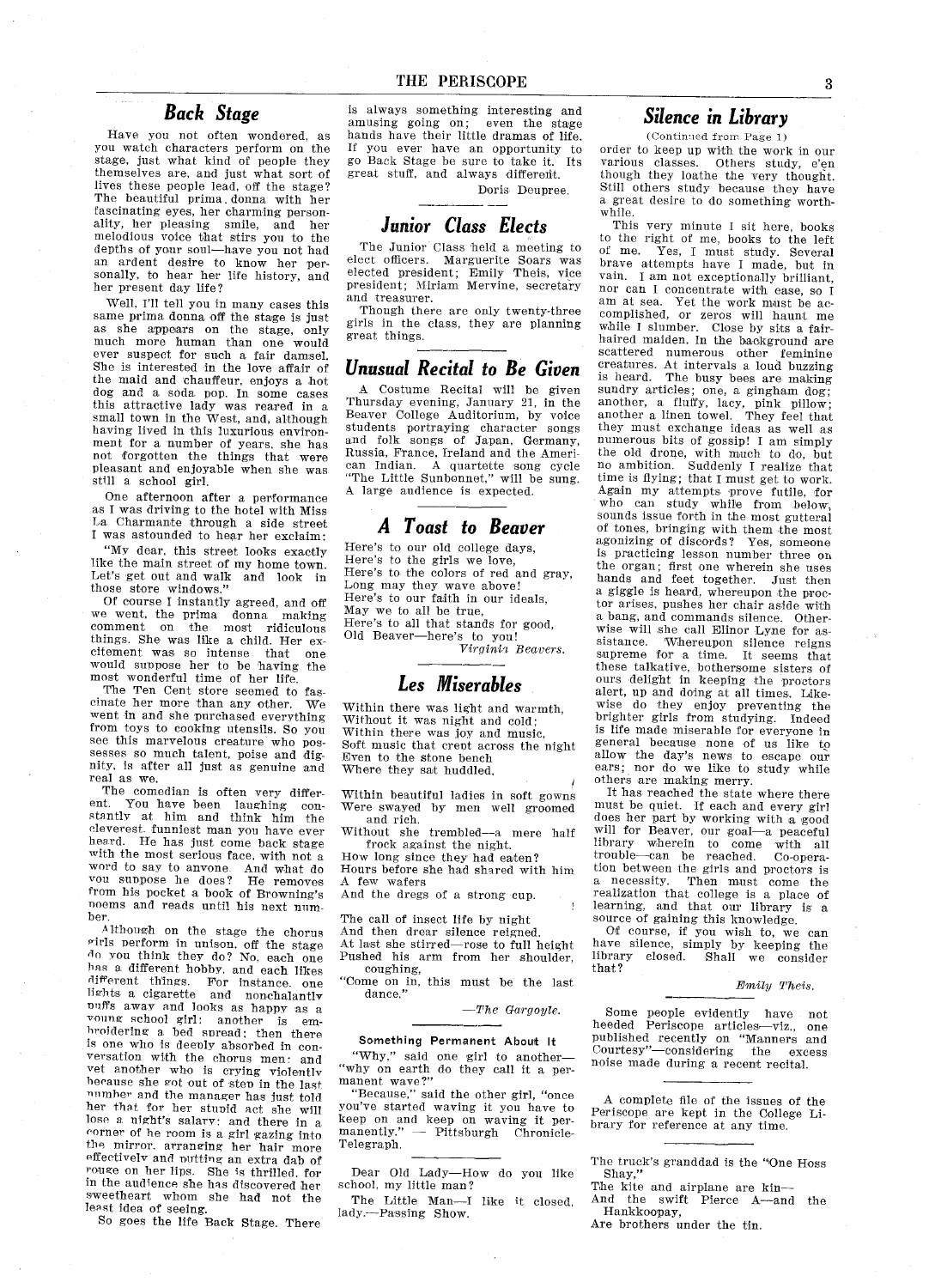The Phi Eds got going strong with their initiation party to the freshment The party was in the form of a dinner given in the small dining room and the freshmen were made to appear as undignified as possible and much amusement was derived from their discomfiture. The freshmen initiated were Thelma Ryder, Virginia Schoefreiter Hazel Guebb, Elinor Krips, Na<br>talie Franz, Mary Sherwin, Nancy Cook Marguerite Paul and Susan Mor row. The three absentees, Pete Ried, Marguerite Dunn and Catherin<br>Sheets were taken care of later. 1 good dinner was had by all and dur ing the dinner jokes were told and several of those good voices were ask ed to sing. Miss Seguine and Miss Hedrich were present and added to the jollity of the party

The freshmen gave a return party to the upper classmen the Monday be fore vacation which was as thorough ly enjoyed as the first. The freshmen derived great amusement from re questing the seniors to come off their dignity and perform. A few recitations were given and some dancing was exhibited by Misses Seguine Everhart and Studwell. A very charmtng solo was rendered by Miss Seguine.

On Thursday night after our return Welcome Party was given Miss Walton, new head of the department.

#### NEVER, NEVER NEWS AT REASER HOUSE

# Mrs. Reaser without the dog

"Windy" Pieper with something to say.<br>"Lil" Allis not painting

"Binny" Baum not eating

"Polly" Hill without a date.<br>"Jean" Schipper without a pill.<br>"Girt" Clarke not studying for Mis

Lane

- Ann Kutcher not keeping track of her toothpaste
	- "Buddy" Lotte in her own bed<br>"Charlie" Tonis not reciting. "Betty" Matthews not giggling Grace Merritt taking gym

## Southern Girls Organize

Thirty girls of Beaver College from below the Mason.Dixon line had meting a few weeks ago and organi<br>ed calling themselves "The Souther Club of Beaver College." Jessica-Trussel was elected president, Kathleen Riddle vice president and Fran ces Gilkey treasurer and reporter The girls expect to stage some good

old Southern parties soon.

### Beaver College

- **B** eaver's spirit!
- ach one faithful lways ahead
- aliant teamwork
- ver alert
- R enowned for superiority.
- C onquerors always.
- O nward forever.
- L ove for our school.
- L oyalty supreme.
- agerly advancing
- G allant red and grey.
- E clipsing all.
	- Virginia Harman.

### Alumnae Notes

Word is still coming to us from our former classmates. Many are follow ing the teaching profession and many are joining the married ranks. Several are joining the married ranks. Several

Mr. and Mrs. Glenn Dodds are proud parents of David "Buddy" Dodds, born<br>last spring. Mrs. Dodds will be remembered as Pauline Bussard,  $24$ .

Mr. and Mrs. Joseph Campbell (nee Mr. and Mrs. Joseph Campbell (nee<br>Viola Fox, '23), of Beaver, Pa., are<br>also proud parents of a seven pound boy

Laura Henly, '25, is teaching history in the Austin High School, Austin, Pa. Isabel Zehner, '25, is assistant orchestra instructress in the New Castle

High School, New Castle, Pa Sara Brown, '25, is teaching in Rey

noldsville High School, Reynoldsville, Pa

Ethel Schmidt, '25, is attending the Carnegie Institute of Technology.<br>Helen Bradshaw, 25, now Mrs. Wal

do Tipper, is living in Meadville, Pa Katherine Conley, 25, of Ellswort Falls, Maine, is teaching in the Prince ton High School, Princeton, Pa.

Elizabeth Laughlin, '25, of Shippingport, is teaching art in the Beaver schools

Frances Magee, '25, is teaching music at Geneva College, Beaver Falls, Pa.

Mildred Darby, '25, of Woodlawn, Pa., has a class in expression there Aileen Smith, '23, is teaching physical education in the public schools in

Norfolk, Virginia.<br>Alta Smith, '23, was married to Jac

Williams in October, 192

Lucille King, 23, has begun her Lucille King, '23, has begun her<br>third year as dietitian in Allentown Hospital

Evelyn Freeman, known to many as "Dink" has announced her engagement in the Grand Rapids papers and expects to be married in ffie spring

### Book Review "LOVE"

An entirely possible and probable novel in this era of face-lifting and monkey-gland rejuvenation. fully written by a very well-known<br>author, "Elizabeth," who also wrot "Elizabeth and Her German Garden."

What woman of forty-six, who had a daughter married to an elderly minis ter, wouldn't snatch at the last vestige of her youth ? Catherine Cumfirt did. A rash, impetuous, red-haired, twentyfive-year-old boy adored her, so of course she married him and realize later that it was a great mistake.

The author seems to be pleading her cause Age makes no difference to love. Love is omniscient, omnipotent, and omnipresent

After many trying circumstances the twenty-five-year-old hero and the fortysix-year-old heroine, incidentally a<br>grandmother, decide "to take care of each other."

truly delightful book if one cares for "Elizabeth

 $-$ Sarah K. Heywood.

- There was an old man with a beard, Who said, "It is just as I feared!-Two owls and a hen,
- Four larks and a wren,

Have all built their nests in my beard Jean Harter

### Save Your Money

"A fool and his money are soon parted, so take care! Spend wisely.

This was father's parting advice. And how those very same words have haunted me day and night, for the past forty-eight hours! How futile all advice is now, for have I not been reduced from a moderately-circumstanced damsel to a poverty-stricken one, whose conscience refuses to give her one moment's peace? I am in the depths of despondency, because I realize that this money has been spent most foolishly, but oh! 'tis too late to<br>be remorseful!

I know that I have not done the right thing. Why should  $I$ , a helpless bit of humanity, incapable of earning my living, even think of squanderi my allowance in any but a benefici<br>way? Yet, my money has vanishe What benefits have I reaped? Not any. have simply satisfied my own selfish desire, which was to have sticky cinnamon buns, candy, sandwiches of all descriptions and coca-cola at my com mand.

Nor did I alone have this great desire! A fair-haired roommate proved willing and able-bodied companion much to my sorrow Each day did we stalk down to Wyncote or op to Jen kintown, simply because we had to<br>have one or more of the luscious good ies mentioned. Instead of buying with thought for the morrow, we had just bought, and bought, and bought, most recklessly. Then did we scurry home and to our room, wherein we utterly devoured this same food Gradually have onr allowances disap peared, until we have reached the last stage-that of extreme poverty. However we have taught ourselves this<br>one lesson, "Eat to live, not live to<br>eat."

Now what else do you suppose has happened to us all too unhappy crea-<br>tures? Each one has gained ten pounds

Emilie Theis.

# Sharp Points

In the Palace of Delight there are no clocks

You should never ask people not to tell-it puts the idea into their heads.

good woman is not necessarily wise, but a wise woman is necessarily good

When women speak of love-how they love to speak.

Earth has no sorrows that flattery cannot heal

When woman won't take time, time will take the woman

The girl who thinks no man is good enough for her, may often be right,

but she is more often left No man can be gallant enough to

the mother of a pretty girl. It is better to make mistakes, than not to live at all

To shine never gives offense-u less you scintillate at the expense of

your friends Ther are two kinds of women-the

experimenting and the experienced

The automobile constantly is re ducing the number of pedestrians

Secrets are hardest to keep when no one knows you have them

4

Phi Eds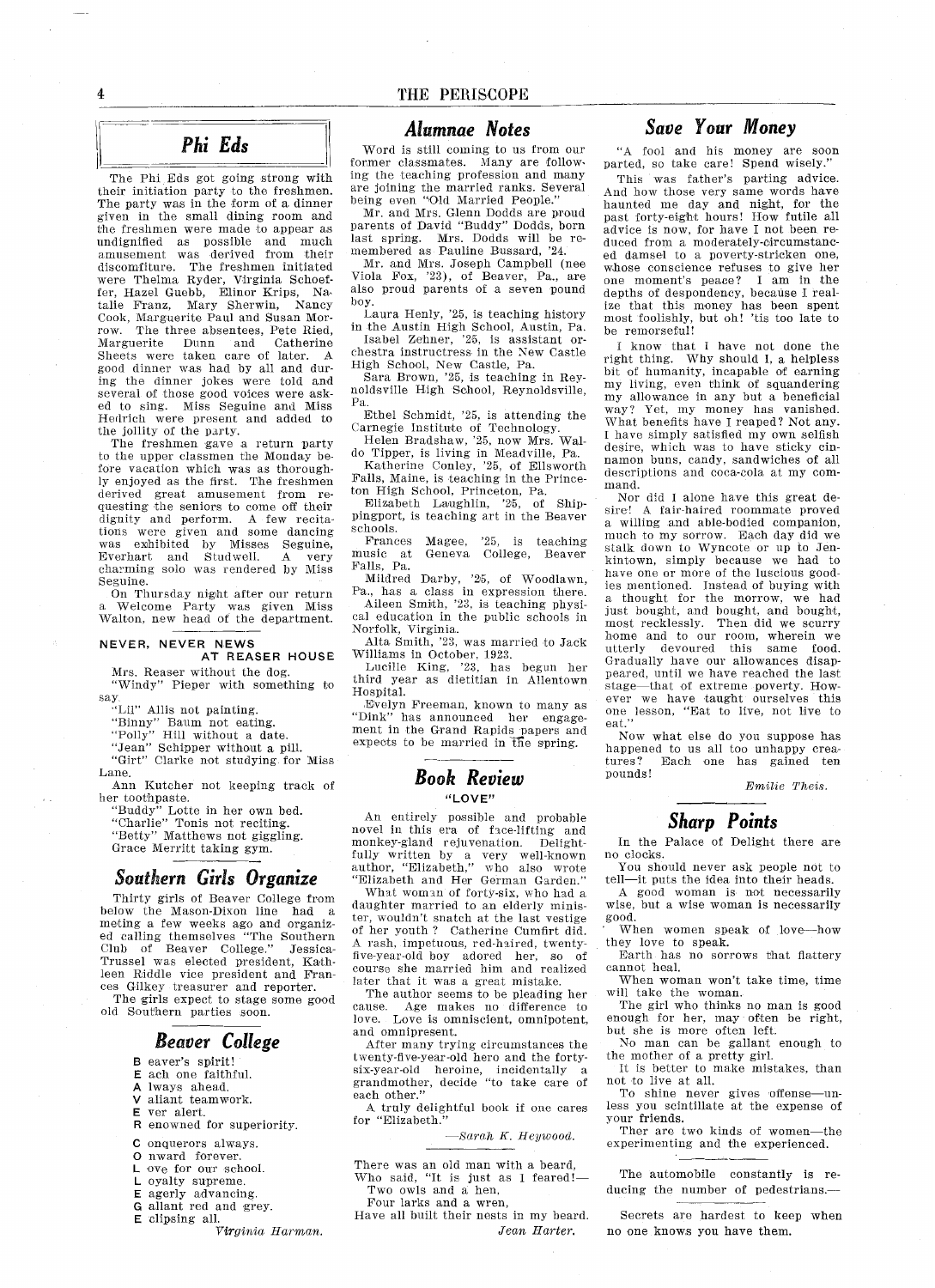# Suite Talk

Christmas has come and gone, we have now resumed our studies and are now ready to start the new year off with hard work, and try our best to accomplish much and make this our very best year. Here's hoping that 1926 will be the most successful, prosperous and happiest year of our young lives

Most everyone went home for Christmas and of course they were overjoyed to see their families. From the looks of the new jewelry, clothes and what-not, Santa Claus certainly treated us all well

Several girls did not go home but visited during the holidays were

Helen Cambern visited Sally Maynard of Richmond, Va. Evidently Helen received a big rush, as she is<br>now supporting one of the little southern boy's fraternity pins.

Lillian Richter spent the vacation with Leonora Seemore

Eduina Calallero was the guest of her sister, Mrs. Pons of Red Bank, N. J.

Yoshi Kasai went home with Pinkie Hansell.

Doris Deupree was the guest of<br>Louise Jenkins of "Palo," Fairfield,<br>Conn.

Laura Ray Heins spent part of her time in New York and the rest of the time she remained here

The student body welcomes Miss Walton, the new Phi Ed teacher, and Miss Harper, of the secretarial office. Miss Walton is graduate of Oberlin and of the post graduate course at Harvard. She taught the Teacher' Course in Physical Education at the Bloomsburg State Normal School and was for three years Physical Instruc tor for Women at Bucknell.

Miss Romans of the secretarial de partment has resigned to take a position in a high schaal.

Miss Hedrick has also resigned.

# Phone, Ogontz 1129 BIDE-A-WEE Tea Room GREETING CARDS York Rd. near Greenwood Ave. JENKINTOWN, PA.

The Periscope Is One of the Publications PRINTED AT HATBORO By Robinson Publishing Co Printers of Newspapers Magazines, Social And Business Stationery

Bell Phone Hatboro 17

### She Covers the Police Station

(Mary Welker, member of the Journalism Class, during her vacation at<br>Chambersburg, Pa., succeeded in se curing an assignment from the local editor, the story appearing in a subsequent issue of the paper. Following is her version of her experience in covering her first story

"Mr. Blank, are you the Managing Editor?"

"I am", growled the man, looking suspiciously at me over his horn-rim med specks. "What do you want?"

"Do you have any assignment I can cover?" I squeaked as I clung uneasily to the edge of a very hard chair You see, I'm a Journalism student at Beaver, and I was told to ask for an assignment while here.'

he pushed his hat still further back till the brim rested on the back of his neck and swung around to face me

noon and swung around to face me.<br>
"No, I don't believe I have. Well<br>
let's see, mayoe so. I'll call you—give me your phone number-if I can use you

I sputtered a "thank you" and leaped for the door

I waited-till eleven-thirty the next day, then the telephone bell rang. noy the ting-a-ling was from the Editor himself. I flung a hat over one ear and was off on my first job

The office might have appeared the same as the day before to the ordin ary eye, but to me it was enchanted Mr. Blank smiled and said

'Young lady, can you write a thousand words on the new Juvenile

"What and where is that?" I asked. Go to the Police Station and find out," was his helpful reply.

They were cleaning house up at the Station. Dust was flying. I ducked and flew, thrilled again that my journalistic career had begun

The Chief of Police greeted me most cordially. He too wore his hat, and he smoked. He told me the details of setting aside a room for runaway youngsters wherein they could stay until their parents or guardians were lo cated, then he showed me through the jail. Shiverin' shakes, it was a hard boiled place! And so were his stories all but the juvenile side, and that was full of pathos and kindness.

Afterward I labored for two hours before I had my fat envelope ready for the postman.

And Mr. Blank accepted the story and will be henceforth and forever a friend of mine

The Jenkintown Rotary Club will be guests at luncheon at Beaver Col lege at an early date

Motorist: "It's preposterous, I'm an expert driver. What I know about driving would fill a book.

Policeman: "And what you don't know would fill a hospital. Name and address please

A teacher was instructing her class<br>in the use of antonyms. "Now, child<br>dren," she said, "what is the opposite of sorrow?"<br>of sorrow?"<br>"Joy," shrieked the class in uniso

"What is the opposite of pleasure?"

"And what is the opposite of woe? Giddap."—The Outlook

### The Faculty Corner

The Corriculum Committee has been at work on the courses of study,<br>in preparation of the catalogue for next year. This committee consists<br>of Dr. Harris, Dean Ryder, and Dr Thomas

Dean Ryder has been confined to his bed with an attack of quinsy and has been unable to meet his classes.

Dr. Martin has returned to the college, having undergone an operation for the removal of his tonsils during the holidays

The Faculty Bridge Club will meet this Friday, January 15, at the home of Mr. and Mrs. Shannon Wallace

Rev. Francis Palmer of Grace Presbyterian church, Jenkintown, preached on Sunday night at the college chapel. Dr. Harris of the college occupied Mr. Palmer's pulpit on that evening Mile Wallon spent Thursday of this

week in New York City

Sympathy is extended to Dr Thomas in the loss of his sister by death during the holidays

Miss Reed is still at her home in Erie, where her mother is critically ill, having suffered a stroke.

mating sancred a stroke.<br>Mr. Wallace and Dr. Reaser have been enjoying a gunning trip, shooting ducks on Chesapeake Bay

Dr. Harris will deliver an address at the annual meeting of the Philadel phia Chapter of the Sons of the Amer ican Revolution, to be held on Monday, January 18.

# Book Reviews

#### "THE FRIENDLY ROAD"

David Grayson gives a philosophy of life in his book by relating his ex periences among the people with whom he came in contact, along his<br>journey on the "friendly road."

The preface of the book tells the author's purpose and explains how the title was finally fixed after much con sideration of other titles

The book deals with the wanderings of the author during a certain two or three weeks when he leaves his farm and journeys along the open road. It tells of his experiences, and how people confide in him, telling of their<br>ple confide in him, telling of their<br>lives and troubles. He meets all kinds of people from the very poor in world ly goods to the very rich, and the beggar who at times travels with him until he steals his possessions and flees. All during his walks he encourages people along the pathway of life, and makes new friends everywhere. On<br>his return home, he ponders and his return home, he ponders and comes to the conclusion that it is a good plan to get away and to see what other people are doing and how they are living

 $-Ruth E. Hall.$ 

Phone, Ogontz 1464-J

CAFE JACK West Avenue, Opposite New Bank JENKINTOWN, PA.

Two Dining Rooms, Banquets Catering to Beaver College Students

J. ALBAGLI, Proprietor